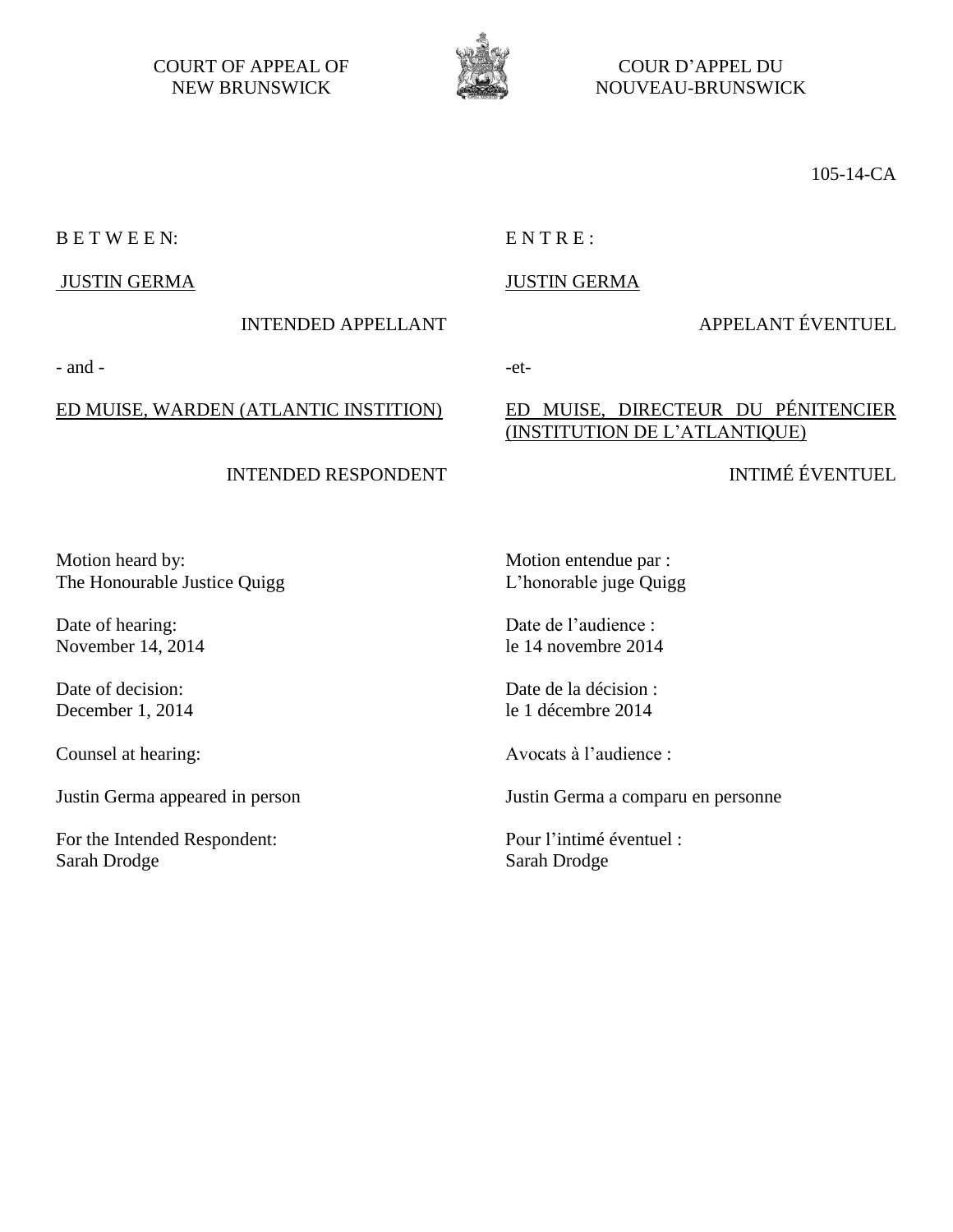#### **DECISION**

- [1] On September 3, 2014, a judge of the Court of Queen's Bench rendered a decision dismissing Mr. Germa's *habeas corpus* motion, his third in this calendar year. In dismissing the motion, the judge ordered Mr. Germa to pay costs of \$750.00 forthwith to the Respondent on the motion, Ed Muise, acting in his capacity as the Warden of Atlantic Institution (hereinafter referred to as Mr. Muise).
- [2] On September 22, 2014, Mr. Germa filed a Notice of Appeal but did not serve it upon Mr. Muise. In the Notice of Appeal, Mr. Germa seeks to vary the decision of the judge of the Court of Queen's Bench which dismissed his motion. Mr. Germa is not seeking to appeal the merits of the judge's decision, merely the costs awarded against him.
- [3] On September 24, 2014, as is the practice for criminal appeals in this Court, the Registrar of the Court of Appeal contacted Mr. Muise, enclosing a copy of the Notice of Appeal and advising the appeal was classified as a criminal appeal under Rule 63. The correspondence was forwarded via regular mail and was not received by Mr. Muise until September 30, 2014. The distinction between criminal and civil appeals is important to the parties because in criminal appeals, incarcerated individuals benefit from the Crown's obligation to perfect the appeal and pay for the transcript. This is not so for civil appeals.
- [4] On September 24, 2014, Mr. Germa filed a Notice of Motion requesting that any filing and court fees be waived and that the Court appoint counsel to act on his behalf.
- [5] On September 26, 2014, counsel for Mr. Muise contacted the Registrar's office concerning the above referenced Notice of Motion filed by Mr. Germa. Counsel was advised that the appeal had been filed as a criminal appeal. Counsel had not yet received a copy of the Notice of Appeal or the Registrar's correspondence concerning the applicability of Rule 63.
- [6] On October 1, 2014, Mr. Muise filed a Notice of Motion seeking an order to overturn the decision of the Registrar of the Court of Appeal which classified Mr. Germa's appeal as a criminal appeal under Rule 63 of the *Rules of Court*. The motion was made under s. 60(3) of the *Judicature Act*, R.S.N.B. 1973, c. J-2. In Mr. Muise's view, this appeal should be classified as a civil appeal subject to Rule 62 of the *Rules of Court*. Mr. Muise submits, in this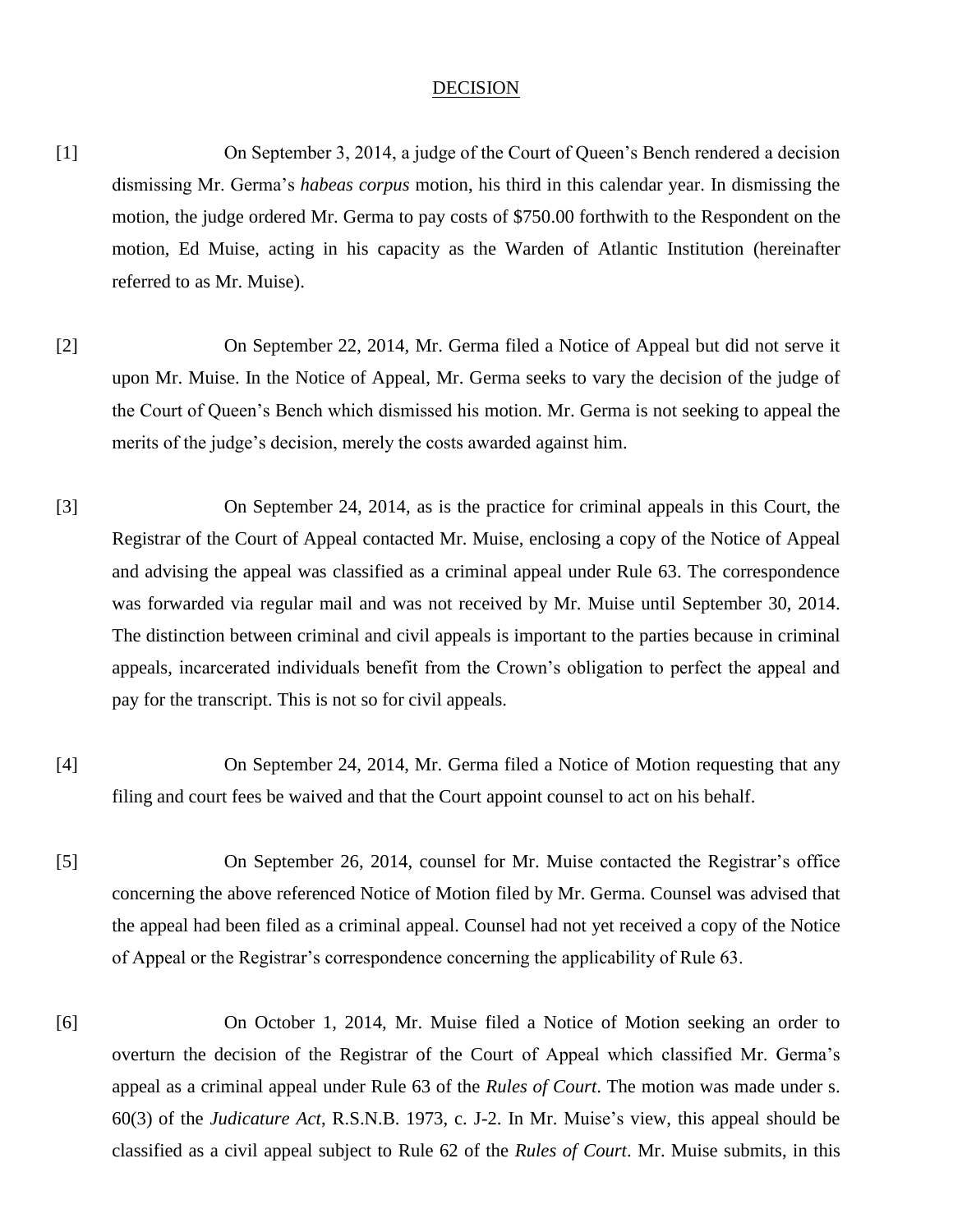case, *habeas corpus* is a civil remedy which arose in an administrative context (see *Wilson v. Correctional Service Canada*, 2011 NSCA 116, [2011] N.S.J. No. 663 (QL)).

- [7] Mr. Germa contends the appeal is criminal in nature because it emanates from a *habeas corpus* motion made while he was incarcerated.
- [8] Both motions were scheduled to be heard on November 14, 2014, with Mr. Germa's motion scheduled to be heard first. Prior to the hearing of the motions, I advised that I would prefer to hear Mr. Muise's motion first, as my ruling made upon it could render Mr. Germa's motion moot. Both parties consented to change the order of the hearings.
- [9] At the conclusion of the hearing of Mr. Muise's motion, I allowed the motion with brief reasons to follow. These are those reasons:
	- 1) The decision under appeal was made in the context of a civil application for *habeas corpus*. It was not brought under the *Criminal Code*.
	- 2) Mr. Germa's "Notice of Preliminary Motion for a *Habeas Corpus* Order" was filed under Rule 69.1 of the *Rules of Court* with no reference to the *Criminal Code*.
	- 3) The application was not argued in criminal court and no prosecutor appeared at the application. Rather, counsel for Mr. Muise was a civil litigator with the Department of Justice Canada who had been assigned to the matter. The application was heard as a civil matter.
	- 4) The substance of Mr. Germa's application indicates to me that the application was of a civil nature and not criminal. Mr. Germa was not attempting to challenge the outcome of the criminal proceedings which resulted in his incarceration. He took issue with an administrative decision, the decision to place him into administrative segregation at Atlantic Institution. The administration of a criminal sentence under the *CCRA* is a civil matter. In *Wilson*, Saunders J.A. states:

The appellant's complaint and claim for relief arises in an administrative context. Mr. Wilson took issue with the fact that he was denied a conditional release. That was an administrative decision made by the NPB pursuant to the *CCRA*. The distinction between *habeas*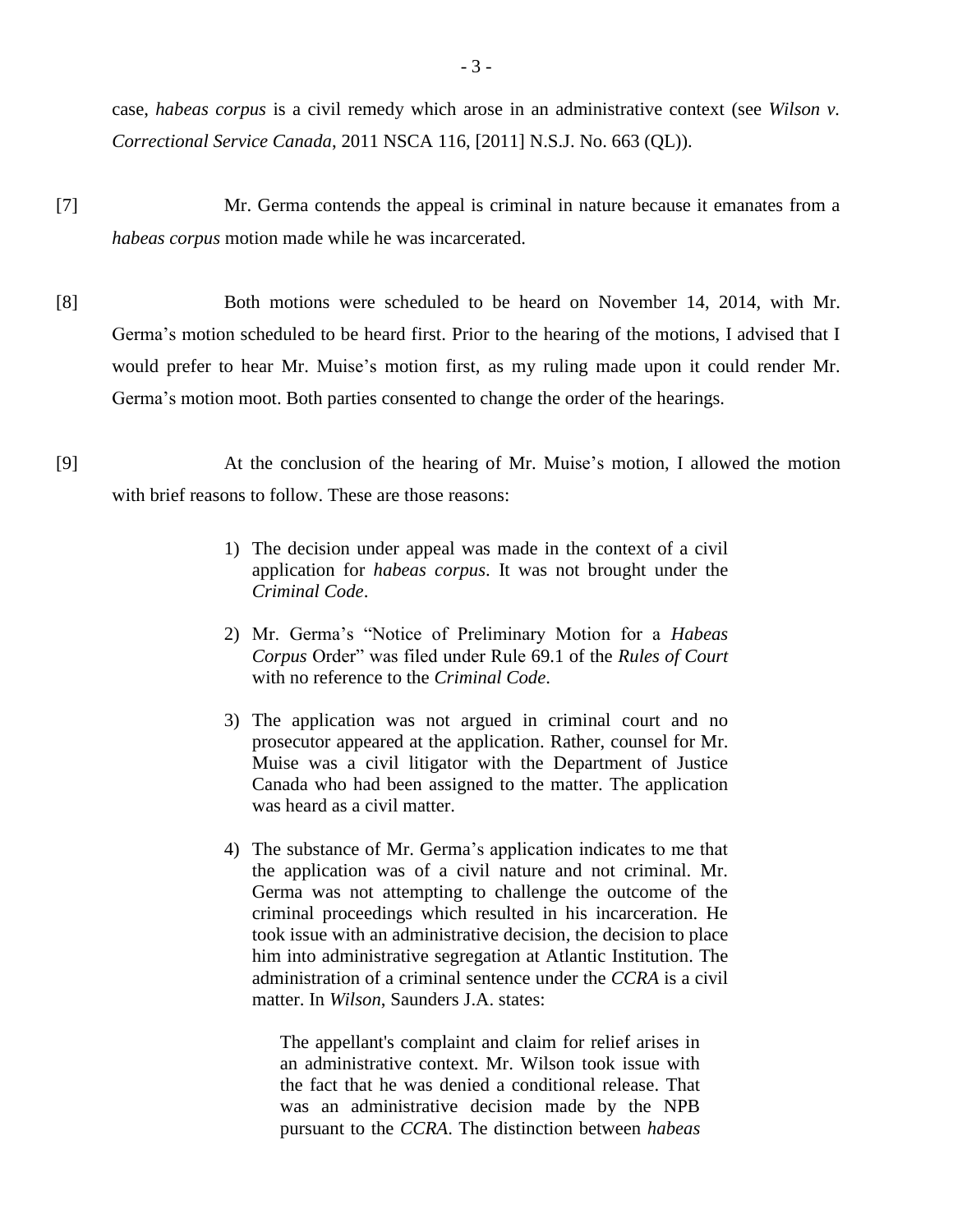*corpus* to review the validity of decisions made within penitentiary walls, and criminal appeals from conviction was emphasized repeatedly by the Supreme Court of Canada in *May*, supra. Simply to illustrate the difference, I refer to the reasons of LeBel and Fish, JJ. (writing for the majority):

36 Strictly speaking, in the criminal context, *habeas corpus* cannot be used to challenge the legality of a conviction. The remedy of *habeas corpus* is not a substitute for the exercise by prisoners of their right of appeal: [...]

44 [...] Only in limited circumstances will it be appropriate for a provincial superior court to decline to exercise its *habeas corpus* jurisdiction. For instance, in criminal law, where a statute confers jurisdiction on a court of appeal to correct the errors of a lower court and release the applicant if need be, *habeas corpus* will not be available [...]

51 [...] Neither of the two recognized exceptions to the general rule that the superior courts should exercise *habeas corpus* jurisdiction are applicable here. The first exception has no application in these cases because they do not involve a criminal conviction, but rather administrative decisions in the prison context.[…] [para. 29]

5) The fact that Mr. Germa is appealing the award of costs solely is indicative that this is a civil matter. The costs order is an order that can only be made in the civil proceeding context.

[10] In the end, I concluded that Mr. Germa's appeal is a civil appeal. Mr. Germa advised he still intends to appeal the costs awarded against him at the Court of Queens's Bench. As such, he required an extension of time to file and serve a Notice of Motion for Leave to Appeal. Mr. Germa made a motion to that effect at the hearing. This motion was granted, with the consent of counsel for Mr. Muise, and Mr. Germa was given until on or before December 19, 2014, to file and serve his Notice of Motion for Leave to Appeal. As Mr. Germa's appeal was not properly before this Court, I asked if he would prefer that I dismiss his motion (seeking a waiver of fees and appointment of counsel) on the basis that I did not have jurisdiction to hear it or whether he would prefer to withdraw it. He withdrew the motion with the consent of counsel for Mr. Muise.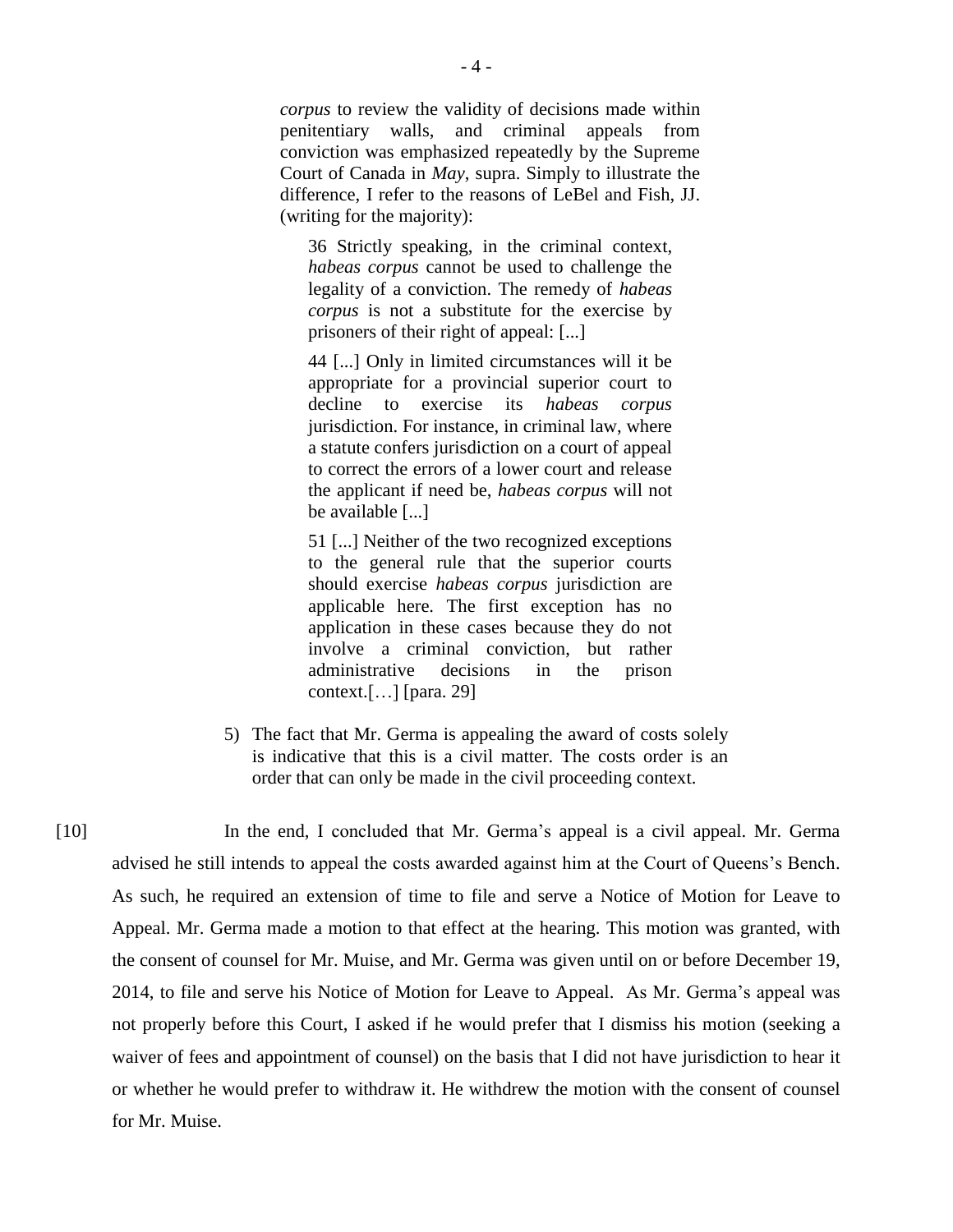[11] Costs are left to be determined by the panel assigned to hear any further appeal of this matter.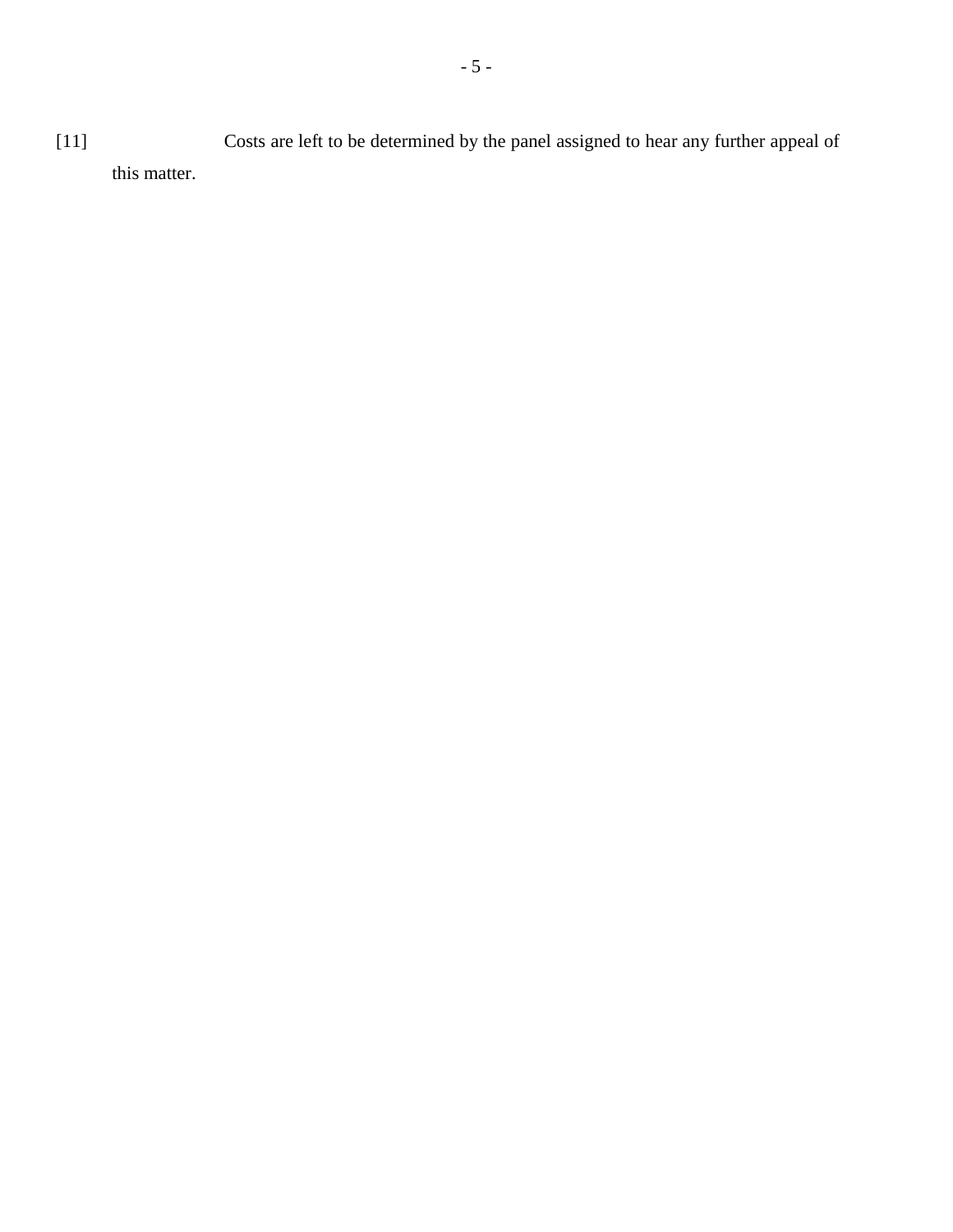## DÉCISION

- [1] Le 3 septembre 2014, un juge de la Cour du Banc de la Reine a rejeté la motion en *habeas corpus* de M. Germa, sa troisième cette année. Il a également ordonné à M. Germa de payer immédiatement à l'intimé, Ed Muise, en sa qualité de directeur de l'Établissement de l'Atlantique, les dépens de 750 \$ afférents à cette motion.
- [2] Le 22 septembre 2014, M. Germa a déposé un avis d'appel, sans toutefois le faire signifier à M. Muise. Dans cet avis, il sollicite la modification de la décision du juge de la Cour du Banc de la Reine qui a rejeté sa motion. M. Germa n'interjette pas appel de la décision du juge sur le fond, mais simplement des dépens qu'il a été condamné à payer.
- [3] Le 24 septembre 2014, comme il convient de le faire pour les appels en matière criminelle interjetés devant notre Cour, la registraire a écrit à M. Muise pour lui transmettre une copie de l'avis d'appel et l'informer qu'il s'agissait d'un appel en matière criminelle régi par la règle 63. Comme la lettre a été envoyée par courrier ordinaire, M. Muise ne l'a pas reçue avant le 30 septembre 2014. La distinction entre les appels en matière criminelle et les appels en matière civile est importante pour les parties puisque, en matière criminelle, les personnes incarcérées bénéficient de l'obligation, qui incombe au ministère public, de mettre l'appel en état et de payer les frais de transcription, ce qui n'est pas le cas en matière civile.
- [4] Le 24 septembre 2014, M. Germa a déposé un avis de motion dans lequel il demandait que les droits de dépôt et les frais judiciaires soient annulés et que la Cour désigne un avocat ou une avocate pour le représenter.
- [5] Le 26 septembre 2014, l'avocate de M. Muise a communiqué avec la registraire à propos de l'avis de motion déposé par M. Germa. On lui a appris que l'appel avait été classé comme un appel en matière criminelle. Elle n'avait pas encore reçu copie de l'avis d'appel ni la lettre de la registraire concernant l'applicabilité de la règle 63.
- [6] Le  $1<sup>er</sup>$  octobre 2014, M. Muise a déposé un avis de motion par lequel il sollicitait une ordonnance annulant la décision de la registraire de la Cour d'appel de classer l'appel de M. Germa comme un appel en matière criminelle régi par la règle 63 des *Règles de procédure*. La motion était fondée sur le par. 60(3) de la *Loi sur l'organisation judiciaire*, L.R.N.-B. 1973,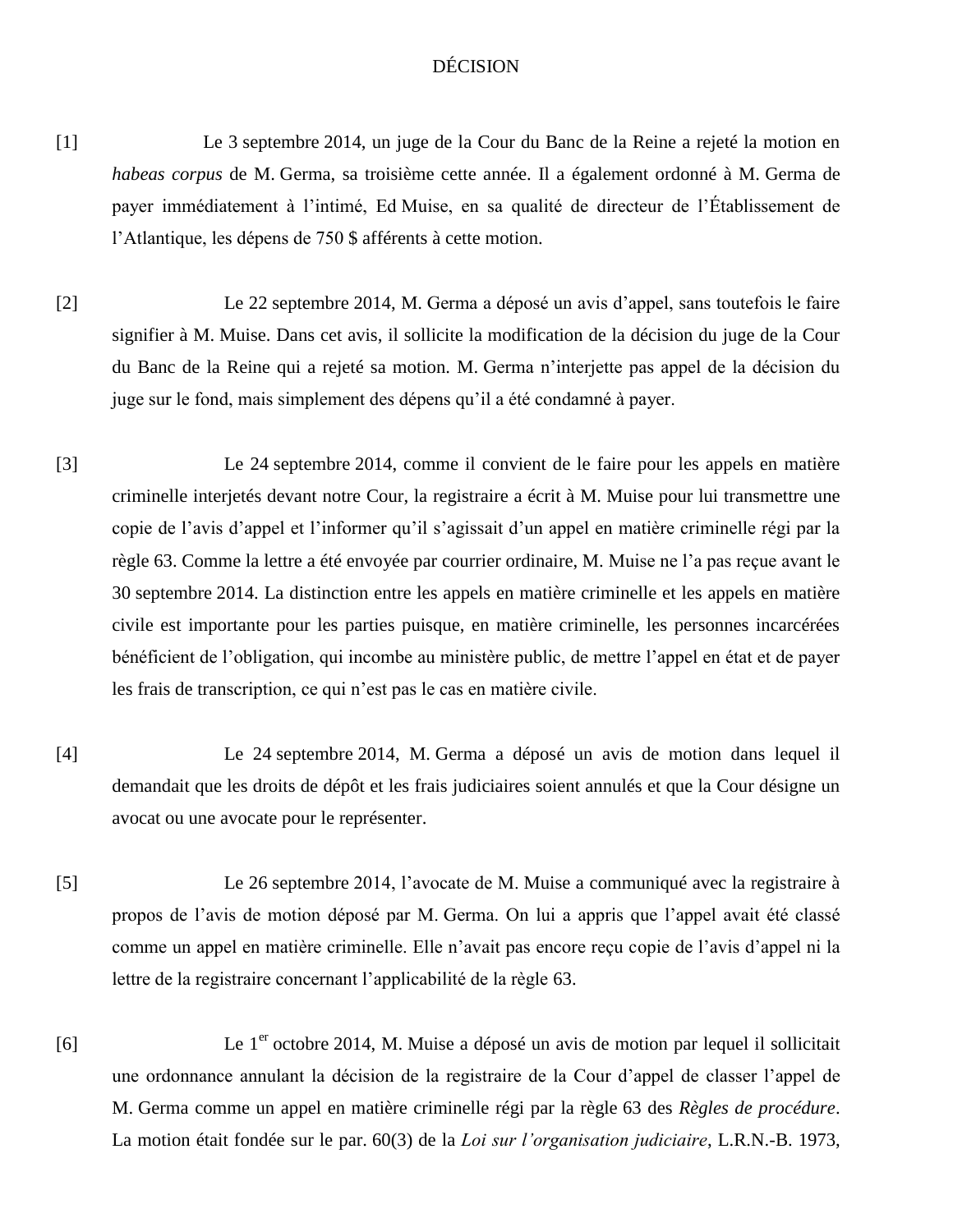ch. J-2. Selon M. Muise, l'appel devrait être classé comme un appel en matière civile régi par la règle 62 des *Règles de procédure*. Il soutient que, en l'espèce, l'*habeas corpus* est un recours civil qui vise un litige survenu en contexte administratif (*Wilson c. Correctional Service Canada*, 2011 NSCA 116, [2011] N.S.J. No. 663 (QL)).

- [7] M. Germa réplique que l'appel est de nature criminelle, parce qu'il tire son origine d'une motion en *habeas corpus* qu'il a présentée pendant qu'il était incarcéré.
- [8] L'audition des deux motions a été fixée au 14 novembre 2014, celle présentée par M. Germa devant être entendue la première. Avant l'audience, j'ai informé les parties que je préférais entendre la motion de M. Muise en premier, puisque ma décision s'y rapportant pourrait rendre théorique la motion de M. Germa. Les parties ont accepté d'inverser l'ordre de présentation des motions.

[9] Après avoir entendu la motion de M. Muise, je l'ai accueillie en précisant que des motifs écrits suivraient. Voici ces motifs.

- 1) La décision contestée a été rendue dans le contexte d'une demande d'*habeas corpus* en matière civile. Celle-ci n'était pas fondée sur le *Code criminel*.
- 2) L'« [a]vis de motion préliminaire sollicitant une ordonnance d'*habeas corpus* », qui a été déposé en vertu de la règle 69.1 des *Règles de procédure*, ne faisait pas mention du *Code criminel*.
- 3) La demande n'a pas été débattue en cour criminelle, et aucun poursuivant n'a comparu à l'audience. En fait, M. Muise était représenté par une avocate de litige civil affectée au dossier par le ministère de la Justice du Canada. La demande a été entendue comme une affaire civile.
- 4) La teneur de la demande de M. Germa m'indique qu'il s'agissait d'une demande de nature civile, et non de nature criminelle. M. Germa ne cherchait pas à contester la décision rendue dans l'instance criminelle à l'origine de son incarcération. Il contestait plutôt une décision administrative, à savoir la décision de le placer en isolement préventif à l'Établissement de l'Atlantique. L'administration d'une sanction pénale sous le régime de la *Loi sur le système correctionnel et la mise en liberté sous condition* constitue une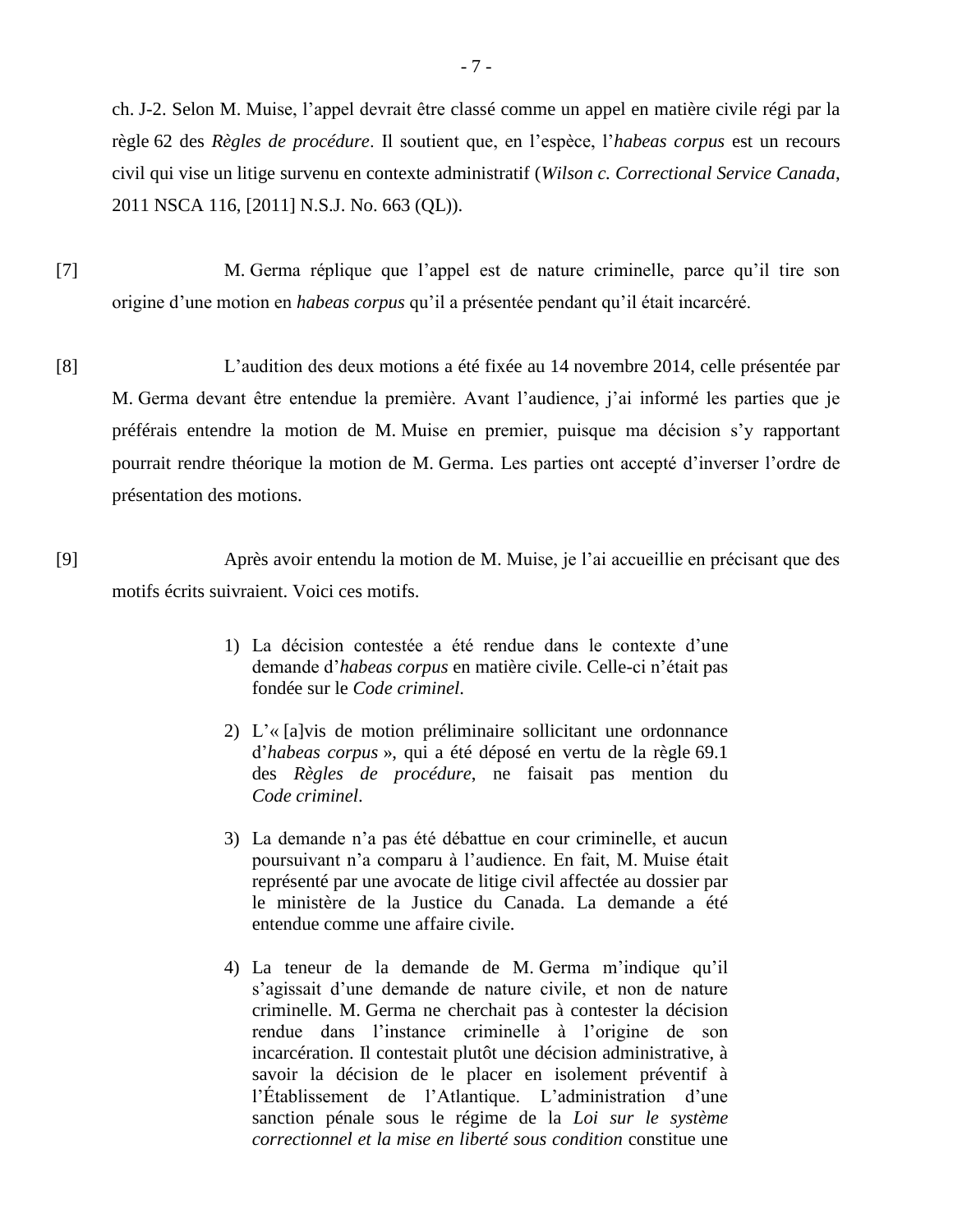affaire civile. Dans *Wilson*, le juge d'appel Saunders a déclaré ceci :

#### [TRADUCTION]

La plainte et la demande de réparation de l'appelant résultent d'un litige survenu en contexte administratif. M. Wilson contestait le refus de sa mise en liberté sous condition. Il s'agissait d'une décision administrative rendue par la Commission nationale des libérations conditionnelles en vertu de la *Loi sur le système correctionnel et la mise en liberté sous condition.* La Cour suprême du Canada dans *May*, précité, a insisté à plusieurs reprises sur la distinction entre l'*habeas corpus* sollicité en vue de l'examen de la validité d'une décision prise en milieu carcéral et l'appel d'une déclaration de culpabilité en matière criminelle. Simplement pour illustrer cette différence, je cite les motifs rédigés par les juges LeBel et Fish (qui s'exprimaient au nom de la majorité) :

36 À proprement parler, l'*habeas corpus* ne peut, en contexte criminel, servir à contester la légalité d'une déclaration de culpabilité. Pour le détenu, ce recours ne peut se substituer à l'exercice du droit d'appel : […]

44 [...] Une cour supérieure ne pourra à bon droit refuser d'exercer cette compétence que dans des circonstances limitées. Par exemple, en droit criminel, lorsqu'une loi confère à une cour d'appel le pouvoir de corriger les erreurs d'un tribunal inférieur et de mettre le demandeur en liberté au besoin, le recours en *habeas corpus* ne sera pas disponible [...]

51 [...] Aucune des deux exceptions reconnues à la règle générale de l'exercice par les cours supérieures de leur compétence en matière d'*habeas corpus* ne s'applique en l'espèce. La première exception est inapplicable parce que les présentes affaires ne concernent pas une déclaration de culpabilité mais bien des décisions administratives en contexte carcéral. [...] [par. 29]

5) Comme M. Germa interjette appel de l'adjudication des dépens uniquement, cela indique qu'il s'agit d'une affaire civile. L'ordonnance d'adjudication de dépens ne peut être prononcée que dans le contexte d'une instance civile.